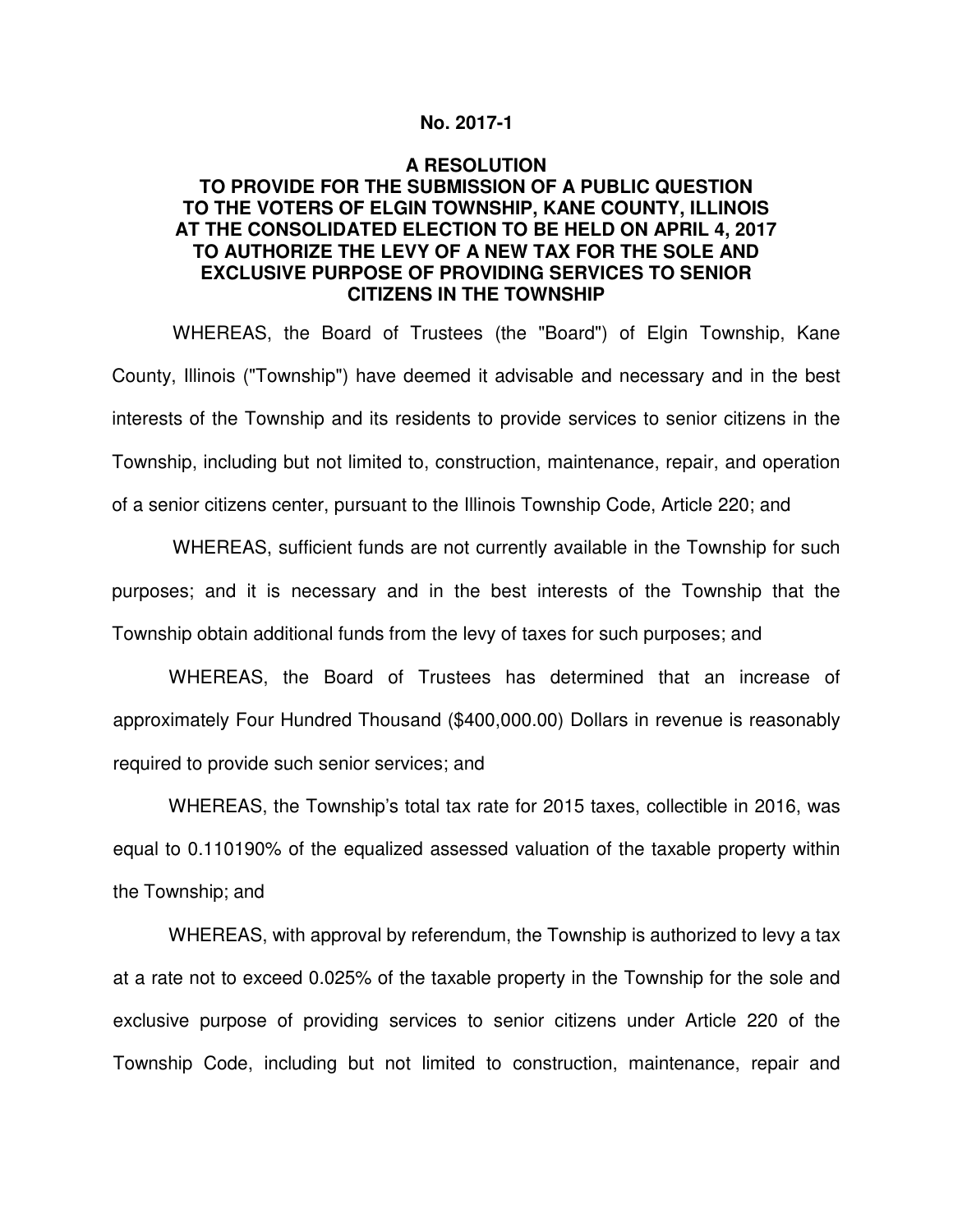operation of a senior citizens center; and

WHEREAS, levy of a tax for senior services at such rate would generate tax revenues of approximately \$419,000 per year based on the latest known equalized assessed valuation of all taxable property in the Township; and

WHEREAS, levy of a tax at such rate would increase the total tax rate of the Township to a rate equal to 0.135190%; and

WHEREAS, the Township is subject to the Property Tax Extension Limitation Law ("PTELL"); and

WHEREAS, in accordance with Section 18-190 of the PTELL, before the Board of Trustees is authorized to levy a new tax for senior services purposes, the proposition of levying such a new tax must be submitted to the voters of the Township at a direct referendum under provisions of the Illinois Election Code and the Illinois Township Code; and such proposition must be approved by a majority of the voters of the Township voting on such proposition at an election to be held in the Township; and

WHEREAS, the Corporate Authorities of the Township have determined it to be advisable and necessary and in the the best interests of the Township that a proposition to levy a new tax rate for the sole and exclusive purpose of providing services to senior citizens under Article 220 of the Illinois Township Code, including but not limited to construction, maintenance, repair, and operation of a senior citizens center, at a rate of 0.025% of the equalized assessed valuation of all property in the Township, be submitted as a referendum question at the Consolidated Election to be conducted on April 4, 2017.

NOW, THEREFORE, BE IT RESOLVED BY THE SUPERVISOR AND BOARD

2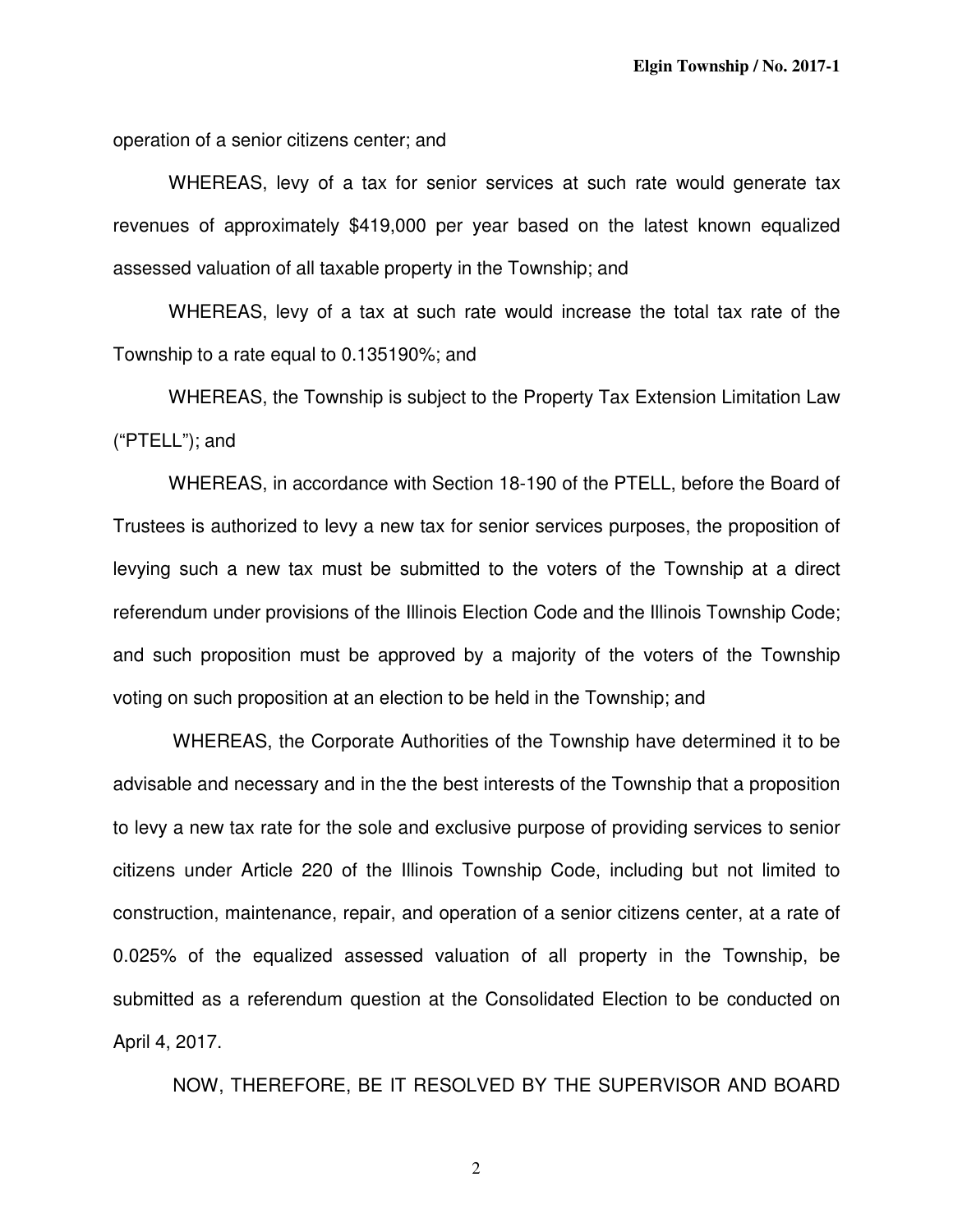OF TRUSTEES OF THE TOWN OF ELGIN, KANE COUNTY, ILLINOIS, AS FOLLOWS:

Section 1. The Corporate Authorities of the Township hereby find that all the recitals contained in the preambles to this Ordinance are full, true, and correct and do hereby incorporate them into this Ordinance by reference.

Section 2. It is advisable and necessary and in the best interests of the Township that a new tax, at the rate of 0.025% of the equalized assessed valuation of the taxable property located in the Township, for the sole and exclusive purpose of providing services to senior citizens in the Township under Article 220 of the Illinois Township Code, including but not limited to construction, maintenance, repair and operation of a senior center, be authorized pursuant to Section 18-190 of the Property Tax Extension Limitation Law and Section 35-55 of the Illinois Township Code, 60 ILCS 1/35-55.

Section 3. The proposition in the form stated below shall be submitted to the voters of the Township at the Consolidated Election to be held on Tuesday, April 4, 2017 (the "Election"):

Shall Elgin Township, Kane County, Illinois be authorized to levy a new tax for the sole and exclusive purpose of providing YES services to senior citizens under Article 220 of the Township Code, including but not limited to construction, maintenance NO repair, and operation of a senior center, and have an additional tax of 0.025% of the taxable property therein extended for such purposes?

Section 4. The Election shall be held in the voting precincts and at the polling places established by the election authorities of Kane County, Illinois, for voters of Elgin Township at the Election.

3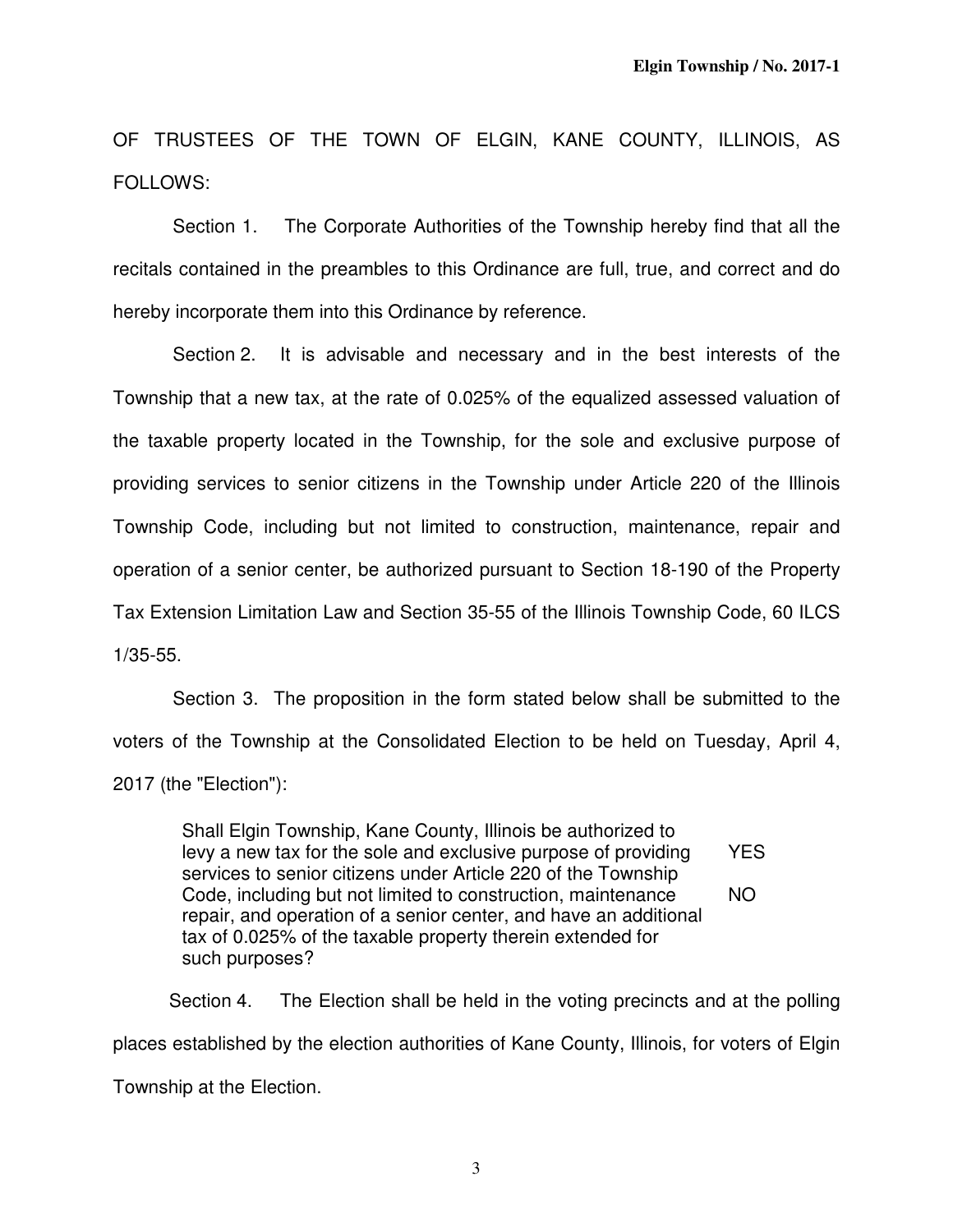Section 5. Notice of the Election ("Notice") shall be given in accordance with the general election law of the State of Illinois by the County Clerk of Kane County ("County Clerk") by (i) publishing the Notice once in one or more local community newspapers having general circulation in the Township on a date not more than 30 nor less than 10 days prior to the date of the Election, as required by Section 12-5 of the Election Code, 5 ILCS 5/12-5; and (ii) posting a copy of the Notice at least 10 days before the date of the Election at the principal office of the County Clerk; and (iii) posting a copy of the Notice at least 10 days before the date of the Election at the principal office of the Township.

Section 6. It is hereby found and determined that the Daily Herald newspaper and the Courier News newspaper are local community newspapers having general circulation in the Township, as required by Section 12-5 of the Election Code.

Section 7. The Notice shall appear over the name or title of the County Clerk and shall be in substantially the following form:

## NOTICE OF ELECTION

NOTICE IS HEREBY GIVEN that at the Consolidated Election to be held on Tuesday, April 4, 2017**,** the following proposition will be submitted to the voters of the Township of Elgin, Kane County, Illinois:

Shall Elgin Township, Kane County, Illinois be authorized to levy a new tax for the sole and exclusive purpose of providing YES services to senior citizens under Article 220 of the Township Code, including but not limited to construction, maintenance NO repair, and operation of a senior center, and have an additional tax of 0.025% of the taxable property therein extended for such purposes?

The following supplemental information, which is not part of the proposition, will appear on the ballot for the proposition: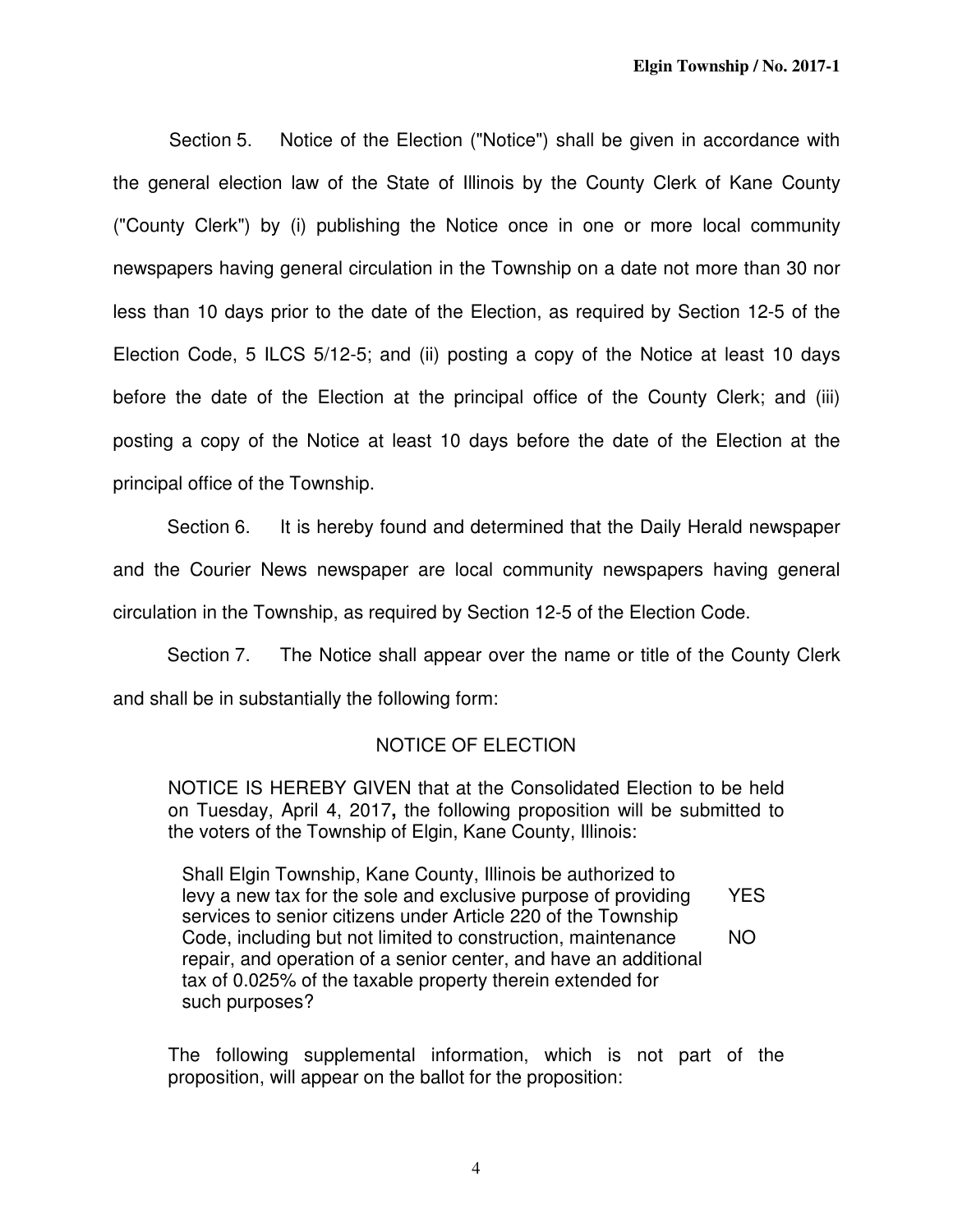(1) The approximate amount of taxes extendable at the most recently extended limiting rate is \$1,849,846 and the approximate amount of taxes extendable therefor if the proposition is approved is \$2,269,541.

(2) For the 2016 levy year the approximate amount of the additional tax extendable against property containing a single family residence and having a fair market value at the time of the referendum of \$100,000 is estimated to be \$8.33.

The polls will be open at 6:00 o'clock a.m. and will continue to be open until 7:00 o'clock p.m. that day.

Section 8. The ballot to be used at the election shall be in substantially the

following form, with such necessary alteration, changes, deletions, and insertions as

may be required by Articles 24A or 24B of the Election Code, 10 ILCS 5/1-1, et seq., if

electronic mechanical, or electric voting systems are used at the Election:

# (FACE OF BALLOT)

# **OFFICIAL BALLOT**

## **PROPOSITION FOR A NEW TAX RATE UNDER THE PROPERTY TAX EXTENSION LIMITATION LAW FOR THE TOWNSHIP OF ELGIN;**

**INSTRUCTIONS TO VOTERS:** Mark a cross (X) in the square opposite the word indicating the way you desire to vote.

Shall Elgin Township, Kane County, Illinois be authorized to levy a new tax for the sole and exclusive purpose of providing YES services to senior citizens under Article 220 of the Township Code, including but not limited to construction, maintenance NO repair, and operation of a senior center, and have an additional tax of 0.025% of the taxable property therein extended for such purposes?

(1) The approximate amount of taxes extendable at the most recently extended limiting rate is \$1,849,846 and the approximate amount of taxes extendable therefor if the proposition is approved is \$2,269,541.

(2) For the 2016 levy year the approximate amount of the additional tax extendable against property containing a single family residence and having a fair market value at the time of the referendum of \$100,000 is estimated to be \$8.33.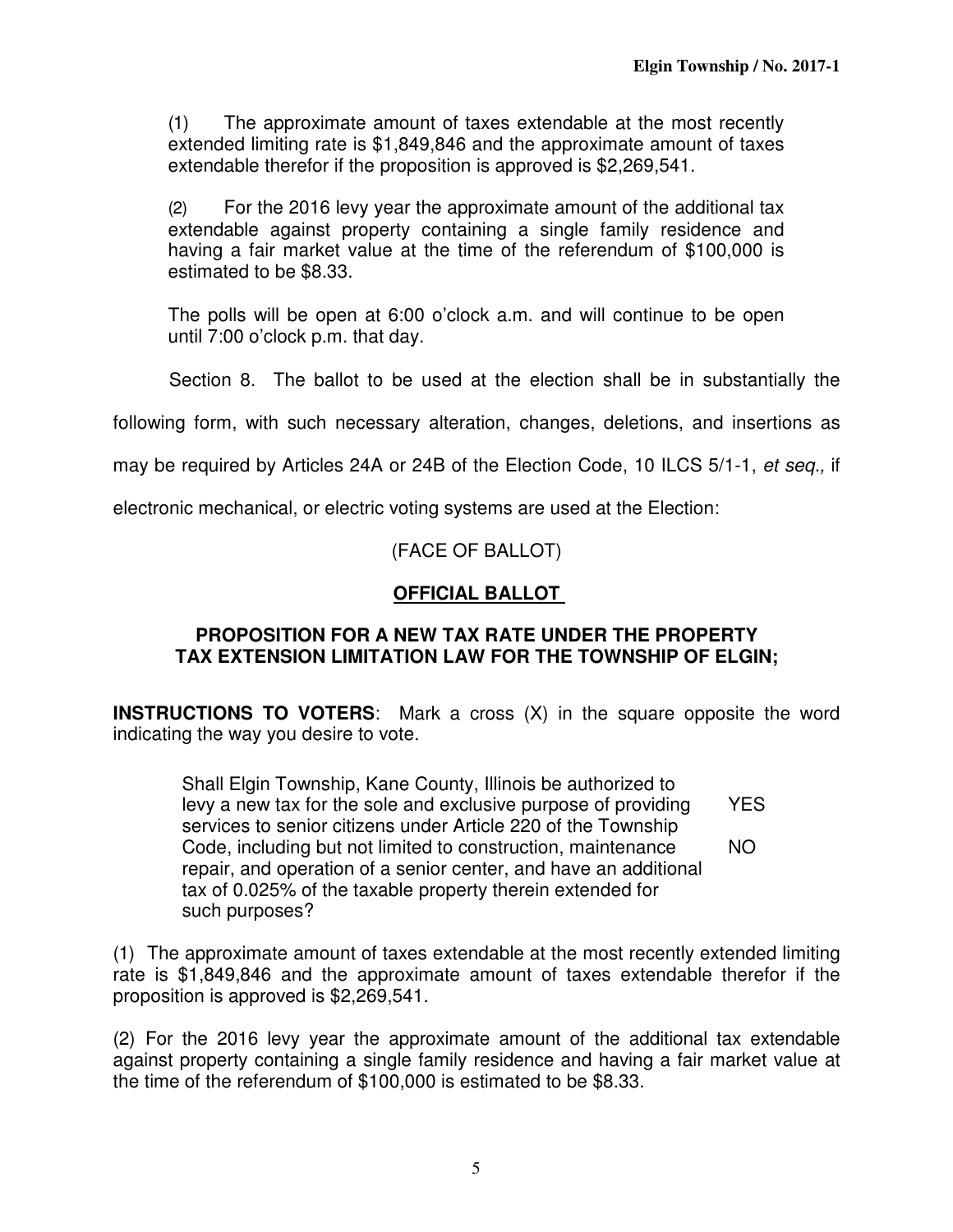# (BACK OF PAPER BALLOT)

# **OFFICIAL BALLOT**

# **CONSOLIDATED ELECTION**

### **TOWNSHIP OF ELGIN, KANE COUNTY, ILLINOIS**

Official ballot for voting on proposition to levy a new tax for the sole and exclusive purpose of providing services to senior citizens under Article 220 of the Township, including but not limited to construction, maintenance, repair, and operation of a senior center, and have an additional tax of 0.025% of the taxable property therein extended for such purposes?

Precinct Number:

Polling Place: \_\_\_\_\_\_\_\_\_\_\_\_\_\_\_\_\_\_\_\_\_\_\_\_\_\_

/s/ \_\_\_\_\_\_ [Facsimile Signature} County Clerk of Kane County, Illinois

Section 9. The Township Clerk shall, not less than sixty-eight (68) days before the Election, certify to the County Clerk of Kane County the proposition as hereinabove set forth to be submitted to the voters of the Township at the Election. Such certification shall include the form of the public question to be placed on the ballot, the date on which the public question was initiated by the adoption of this Ordinance, and a certified copy of this Ordinance, and shall be in substantially the form of Exhibit "A" attached hereto and hereby made a part of this Ordinance.

Section 10. The Election shall be held and conducted and the return thereof duly canvassed all in the manner and the time provided by law.

Section 11. If any section, paragraph, clause, or provision of this Resolution shall be held to be invalid or unenforceable for any reason, the invalidity or unenforceability of such section, paragraph, or provision shall not affect any of the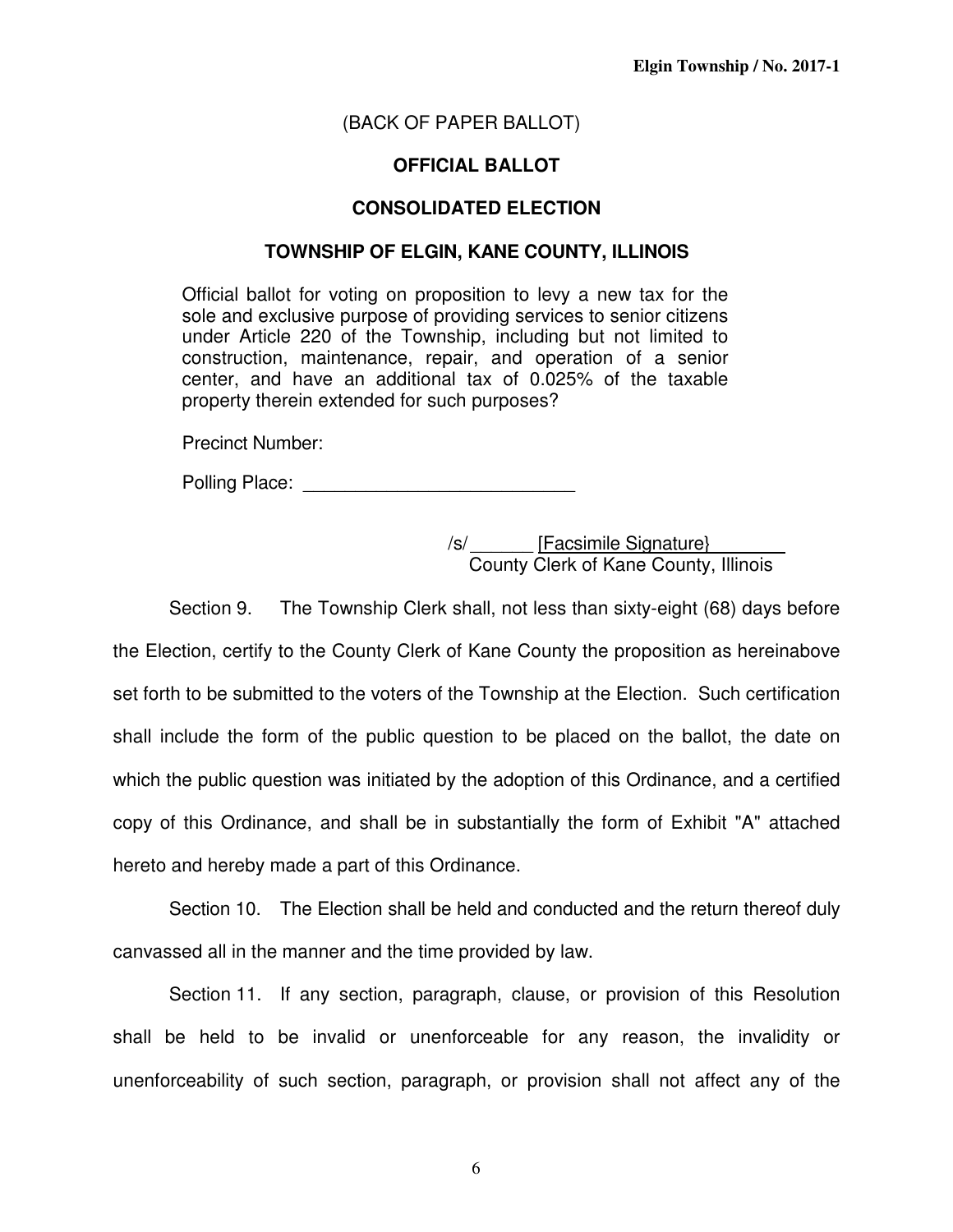remaining provisions of this Ordinance.

Section 12. Any and all ordinances and resolutions and parts thereof in conflict with this Resolution shall be and the same are hereby superseded and waived.

Section 13. This Resolution shall be in full force and effect from and after the date of its passage and approval according to law.

|                                        | ADOPTED THIS DAY OF JANUARY, 2017. |
|----------------------------------------|------------------------------------|
| AYES:                                  |                                    |
| NAYS:                                  |                                    |
| <b>ABSTAIN:</b>                        |                                    |
| ABSENT:                                |                                    |
| APPROVED THIS<br>DAY OF JANUARY, 2017. |                                    |

 Annette Miller Township Supervisor

ATTEST:

 $\ddot{\phantom{a}}$ Laura Wallett Township Clerk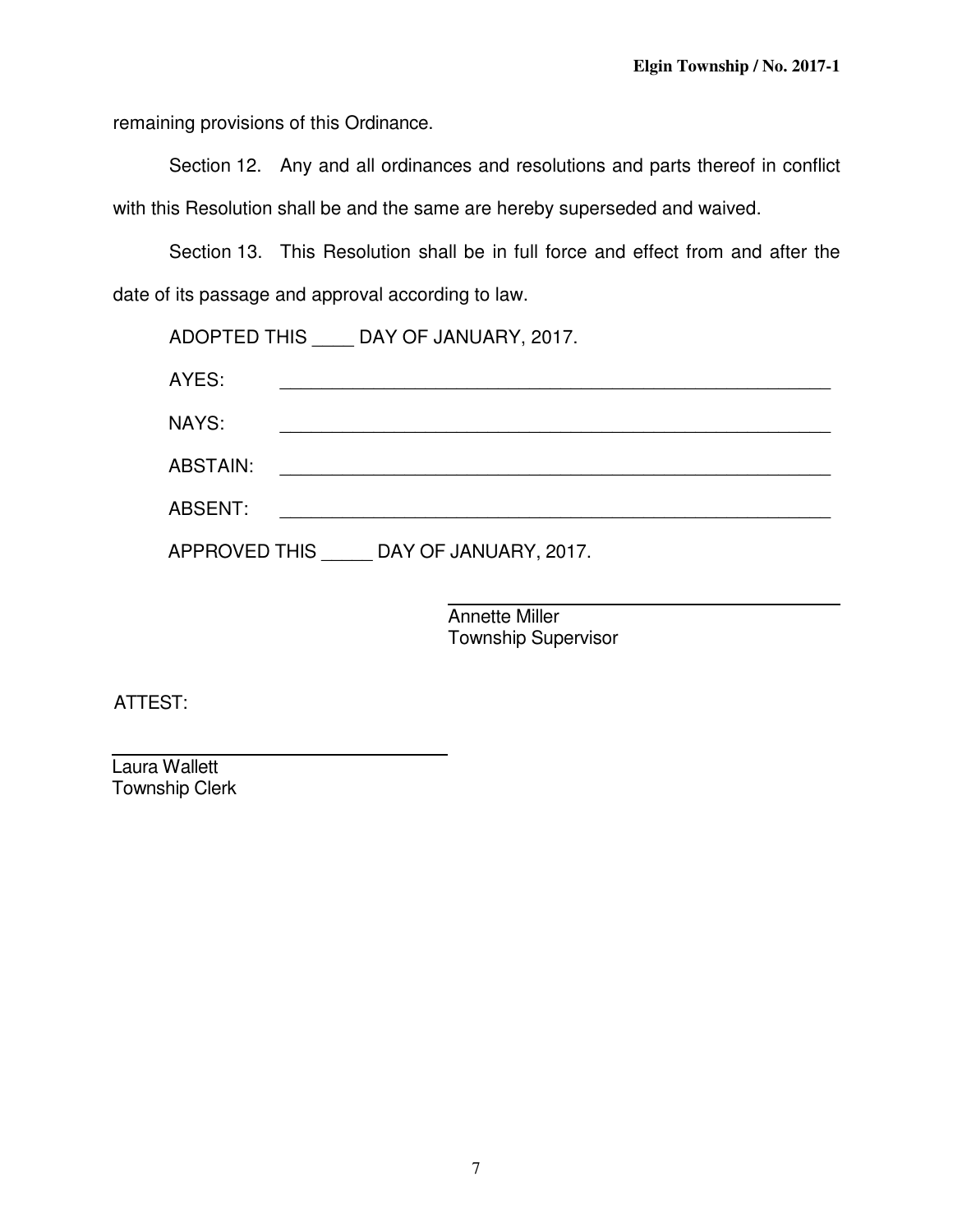# EXHIBIT "A"

## TOWNSHIP CLERK'S CERTIFICATE TO ELECTION AUTHORITY

TO: : Hon. John Cunningham County Clerk of Kane County, Illinois 719 South Batavia Avenue Geneva, Illinois 60134

I, Laura Wallett, the duly qualified and acting Township Clerk of the Township of Elgin, Kane County, Illinois (the "Township"), pursuant to the provisions of the Election Code of the State of Illinois, do hereby certify the following information in connection with the public question to be submitted at the Consolidated Election, scheduled for April 4, 2017, to authorize levy of a new tax for the sole and exclusive purpose of providing services to senior citizens, including but not limited to construction, maintenance, repair and operation of a senior center, at a rate of 0.025% of the equalized assessed valuation of all taxable property in the Township, pursuant to authority of the Property Tax Extension Limitation Law, 35 ILCS 200/18-190 and the Illinois Township Code, 60 ILCS  $5/35-55$ .

I do further certify that attached hereto is a true and correct copy of Resolution No. 2017 -

1, entitled:

#### A RESOLUTION TO PROVIDE FOR THE SUBMISSION OF A PUBLIC QUESTION TO THE VOTERS OF ELGIN TOWNSHIP, KANE COUNTY, ILLINOIS AT THE CONSOLIDATED ELECTION TO BE HELD ON APRIL 4, 2017 TO AUTHORIZE THE LEVY OF A NEW TAX FOR THE SOLE AND EXCLUSIVE PURPOSE OF PROVIDING SERVICES TO SENIOR CITIZENS IN THE TOWNSHIP

which Resolution was duly adopted by the Supervisor and Board of Trustees of the Township at a regular meeting held on the 9<sup>th</sup> day of January, 2017 at which meeting a quorum of the Board was present; and which Resolution requires the submission of the following public question to the voters of the Township:

Shall Elgin Township, Kane County, Illinois be authorized to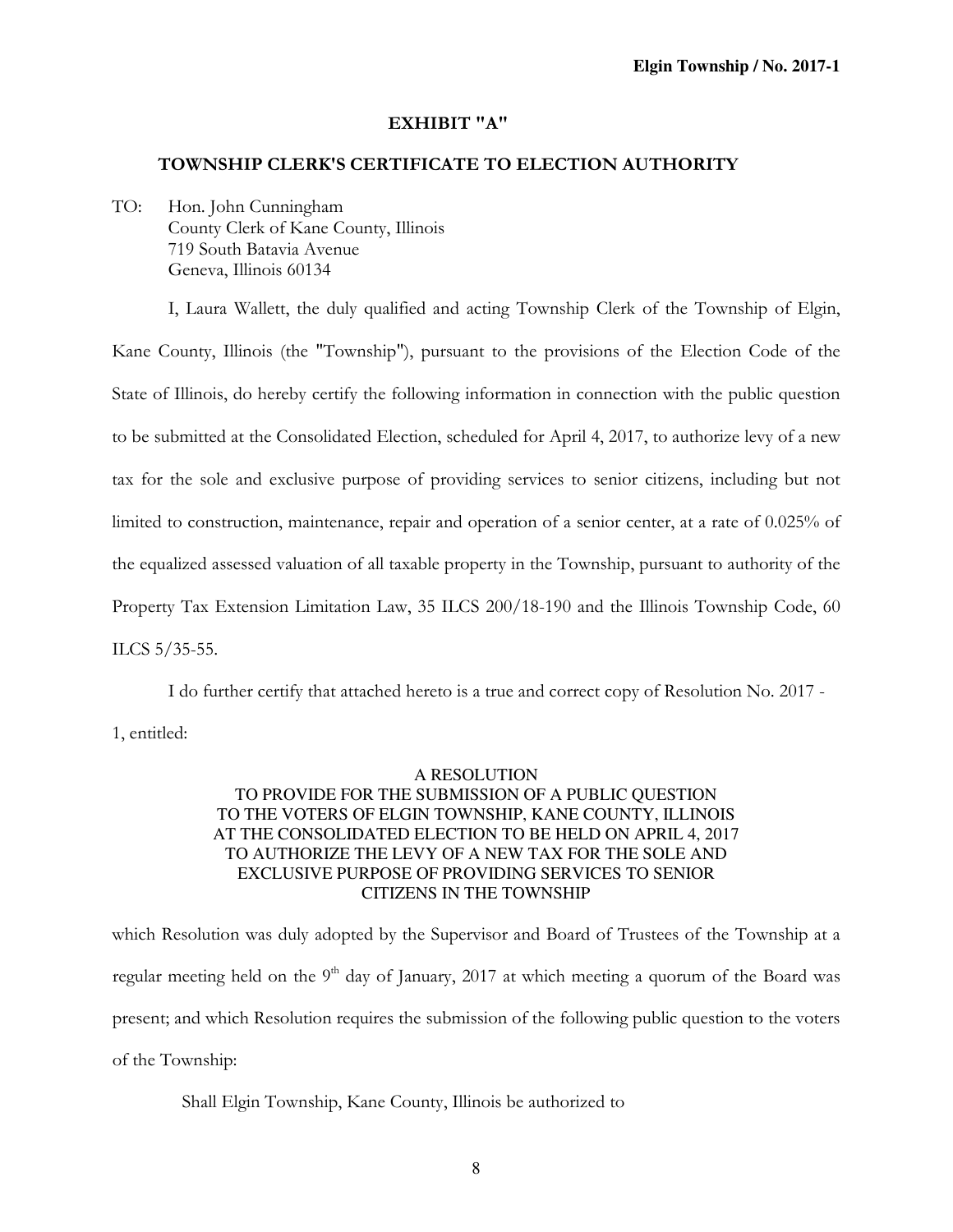levy a new tax for the sole and exclusive purpose of providing **YES** services to senior citizens under Article 220 of the Township Code, including but not limited to construction, maintenance  $NO$ repair, and operation of a senior center, and have an additional tax of 0.025% of the taxable property therein extended for such purposes?

The said Resolution further requires that the ballot for the said proposition shall have

printed thereon, but not as part of the proposition submitted, the supplemental information below in

substantially the following form:

(1) The approximate amount of taxes extendable at the most recently extended limiting rate is \$1,849,846 and the approximate amount of taxes extendable therefor if the proposition is approved is  $$2,269,541$ .

(2) For the 2015 levy year the approximate amount of the additional tax extendable against property containing a single family residence and having a fair market value at the time of the referendum of \$100,000 is estimated to be \$8.33.

I do further certify that the said Ordinance includes the form of a public question to be

placed on the ballot for the Consolidated Election to be held on April 4, 2017, and that said public

question was initiated by the Board by the adoption of said Resolution on January 9, 2017.

IN WITNESS WHEREOF, I have hereunto set my hand and seal and the seal of the

Township on this \_\_\_\_\_ day of January, 2017.

Laura Wallett Township Clerk Township of Elgin, Kane County